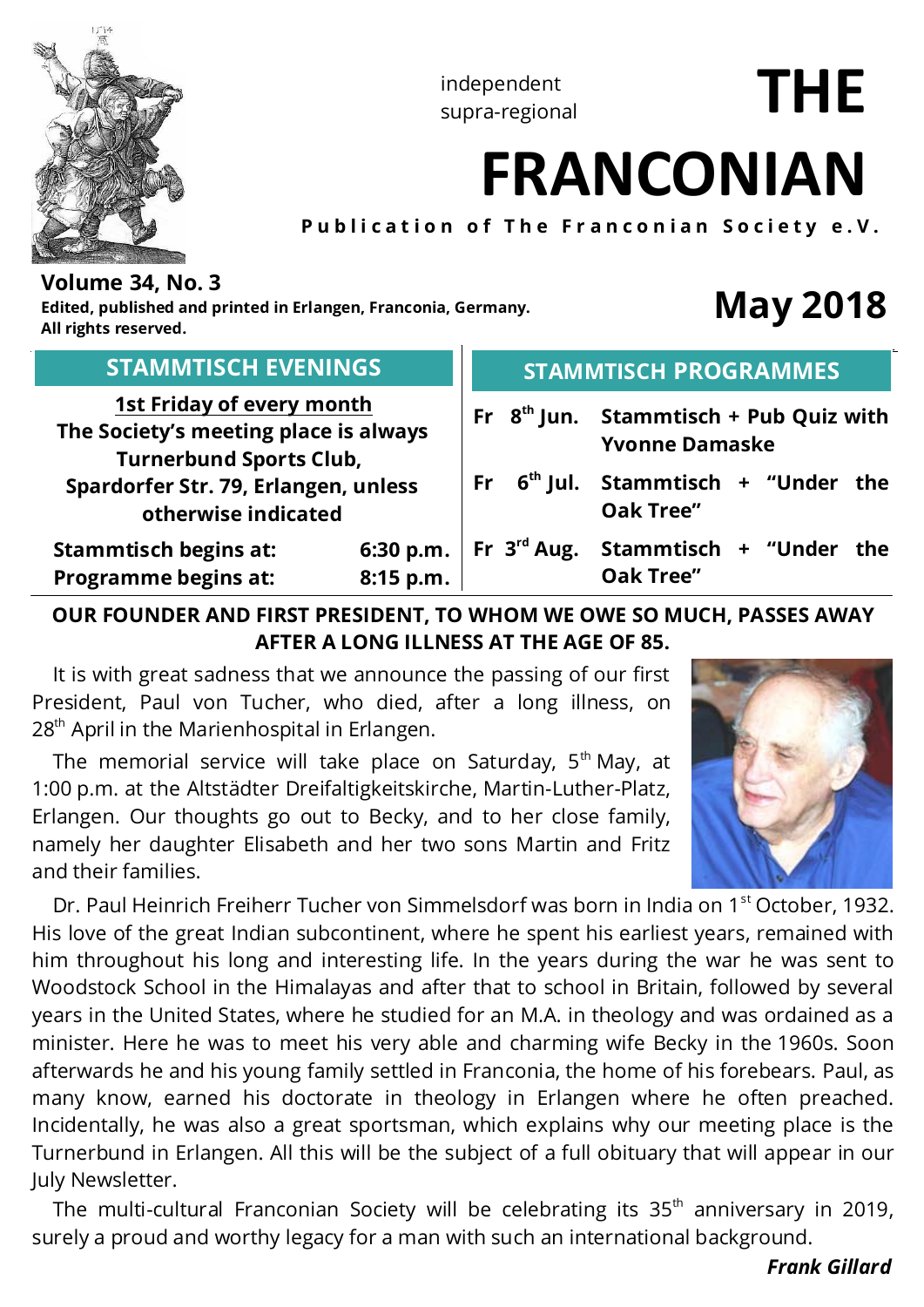#### **LETTER FROM OUR PRESIDENT**

#### *Dear Franconians,*

 In our May Newsletter of 2017 I talked about our new Website, which David Griffiths had kindly designed for us. Over the last year we have done our best to make it an attractive source of information about our events, past and present. I hope you have a look at it occasionally and won't hesitate to recommend it to your friends who might be interested in joining us.

 I'm also pleased to report that we have gained a modest number of new members over the past couple of months, no easy task for many societies these days. But there is still a lot to be done. That's why the *Erlanger Frühling*, where so many of you contributed some very convincing cakes and, above all, your time, is such an important event in terms of advertising our society. Bridget, who was in charge of the organisation, has told me that we made €423 for our charity work. Given that the weather on the 18<sup>th</sup> March was as unspring-like as it could be, I think we can be truly proud of ourselves, so a huge thanks to all who were involved in the baking of cakes, the brewing of coffee and tea, the setting up of our stand and the tidying up afterwards.

 Another event in a similar vein is the *Erlanger Rädli,* which takes place on May 1<sup>st</sup>. By then, of course, the weather really ought to be more inviting, and, if a lot of Erlangen families jump on their bikes, then our advertising efforts might achieve their just rewards. If you like cycling, please come and bring your friends!

 I wrote quite a lot for the last Franconian Newsletter on our charity work, which I consider one of the mainstays of our society. At the last Annual General Meeting on 13<sup>th</sup> April quite a bit was said about how much we have given to various charities over the years and that we should broadcast our efforts to a wider public, through the medium of the press, for example. We'll keep this in mind.

 Looking back now over the last couple of months, let me mention first of all our February outing to Frauenaurach, its monastic church, the local museum and the early 18th century inn, the *Schwarzer Adler*. We began our tour on a devilishly cold afternoon in what had been a Dominican convent founded in the  $13<sup>th</sup>$  century. Frauenaurach's name (Aue = meadow and Ache = river, stream "where nuns lived") reminds us of its history and location.



 Frau Jutta Triantafyllidis, the lady in charge of the museum, first gave us a detailed tour of the church, very prominent in this 1839 view above. Afterwards we walked over to the *"Amtshausschüpfla"*, as the local museum is known, with its lovingly presented Easter egg exhibition. And finally we retired to the nearby *Schwarzer Adler* to end a very successful day.

 This interest on our part in Franconian customs continued, of course, with Hanne Schmidt's well-received talk at our April Stammtisch. She told us about shady characters from our region, and some benevolent ones, too, and also the rich tapestry of events and traditions that make Franconia so fascinating. Many thanks to her!

 A month earlier we had our "India" Stammtisch with Sundaram Iyer, who took us back through the centuries to the early rulers of this great subcontinent and forward to a few of the pressing issues now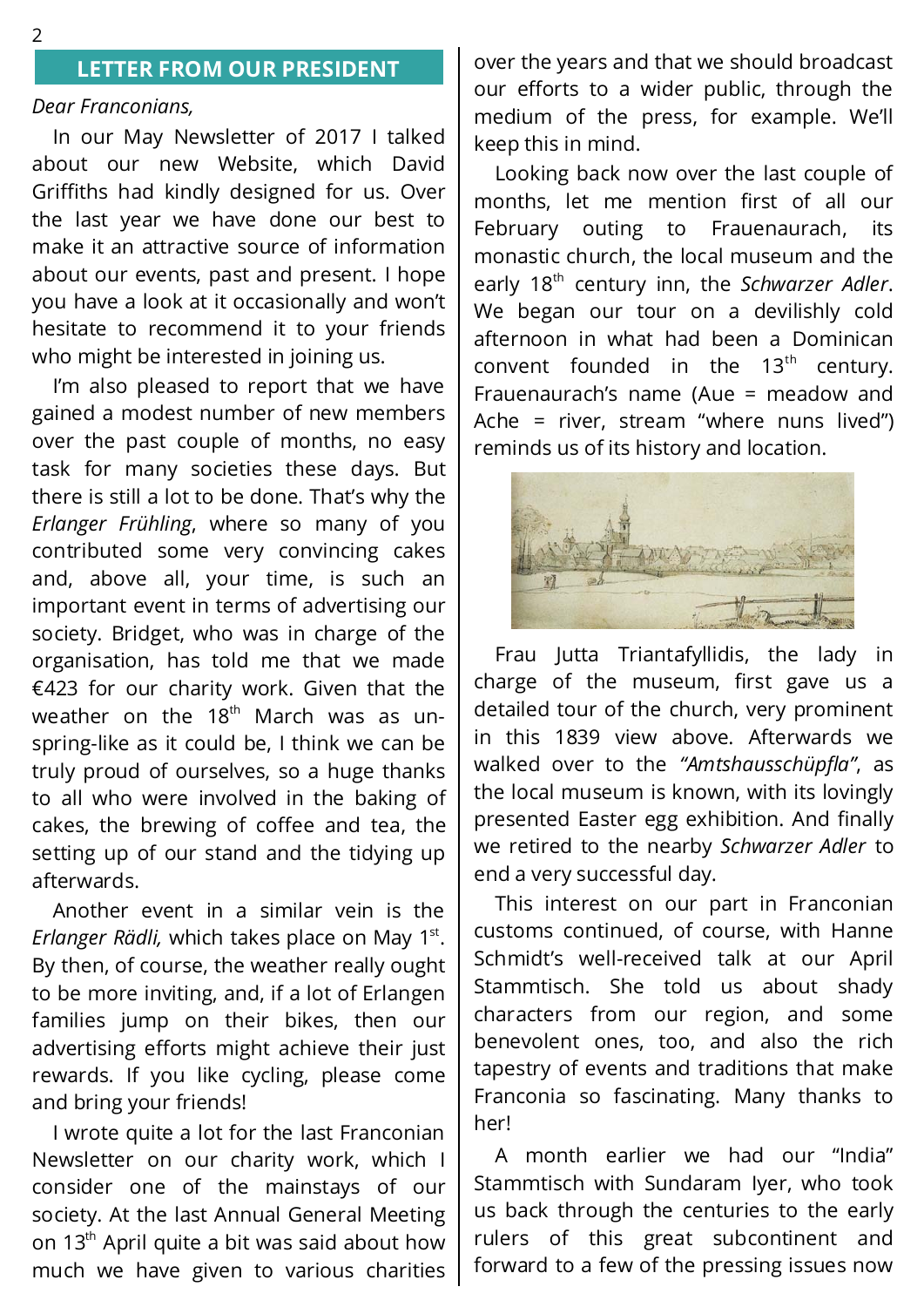facing contemporary India. It was an excellent talk and we had a good questionand-answer session afterwards. Thank you Sundaram! I should also note that our Dinner Club in March met, very appropriately, at the Restaurant Boliwood in Erlangen. Thanks, Teresa, for arranging everything.

 Unfortunately, our first "hike" of the year coincided with the Easter holiday and another spell of unhelpful weather, which doubtlessly diminished our members' enthusiasm. It would have taken us to Bieberbach, the largest decorated well in the Fränkische Schweiz – a great pity as we'll have to wait a whole year before we can enjoy another Easter-themed walk. At the AGM it was suggested that we should consider, among other things, more manageable, shorter walks. I'm sure, once the summer comes, interest in pleasant hikes in convivial company will once more pick up.

 Our AGM was somewhat poorly attended, I thought, especially as this was the occasion to re-elect our committee. Our member, Sangeeta Kumar, has left the committee and has been replaced by a new face: Uschi Stamminger. Actually Uschi has been very active in the relatively short space of time that she has been with us, so for many she isn't such a new face at all. Congratulations to her. It's always good to have change on the committee and we look forward to a close partnership. Turning to Sangeeta, allow me to say that we are extremely appreciative of all that she has done for the society over many, many years. I hope she will remain a trusted advisor on all matters close to her heart, especially when it comes to reaching out to young families.

 *So until the next Newsletter and some warm sunshine, look after yourselves and stay active*

*and committed to what we stand for – friendship, Franconia, and helping the less fortunate! Frank Gillard*

# **NEWS OF AND FOR OUR SOCIETY'S MEMBERS**

# **MIKE AND DAPHNE GIBSON WELCOME TWIN GRANDDAUGHTERS**

 Sara Marina Rebecca and Malena Francesca Sofia Gibson were born on  $25<sup>th</sup>$  April, weighing 2690 g. and 2460 g. respectively. The proud parents are Helen Gibson and Alessandro Caruso. Since the parents decided the girls would take Helen's last name, their father was allowed to choose their first names.

 A hearty welcome from the Franconian Society to the two new "world citizens" and best wishes to your parents and grandparents! *Asst. Ed.*

\*\*\*\*\*\*\*\*\*\*\*\*\*\*\*\*\*\*\*\*\*\*\*\*\*\*\*\*\*\*

#### **THE ANNUNCIATION**

 As you may have read in the local press, Veit Stoß's masterpiece, "Der Englische Gruß", commissioned by Anton II Tucher, an ancestor of our late President, Paul von Tucher, and completed exactly 500 years ago in 1518, will be lowered for cleaning as of June 26th. The lowering of the work, normally every six years, is always eagerly awaited and attracts considerable local interest.

As it happens, the Franconian Society has always had a particular affection for this work, especially as our much respected members Eike and Karin Oellermann – incidentally our very first honorary members – were the experts originally commissioned in 1971 to restore it after WWII.

 In 2001 the Franconian Society published a booklet on the Engelsgruß based on the description written by Eike Oellermann with photos by Niall Murphy, who sadly passed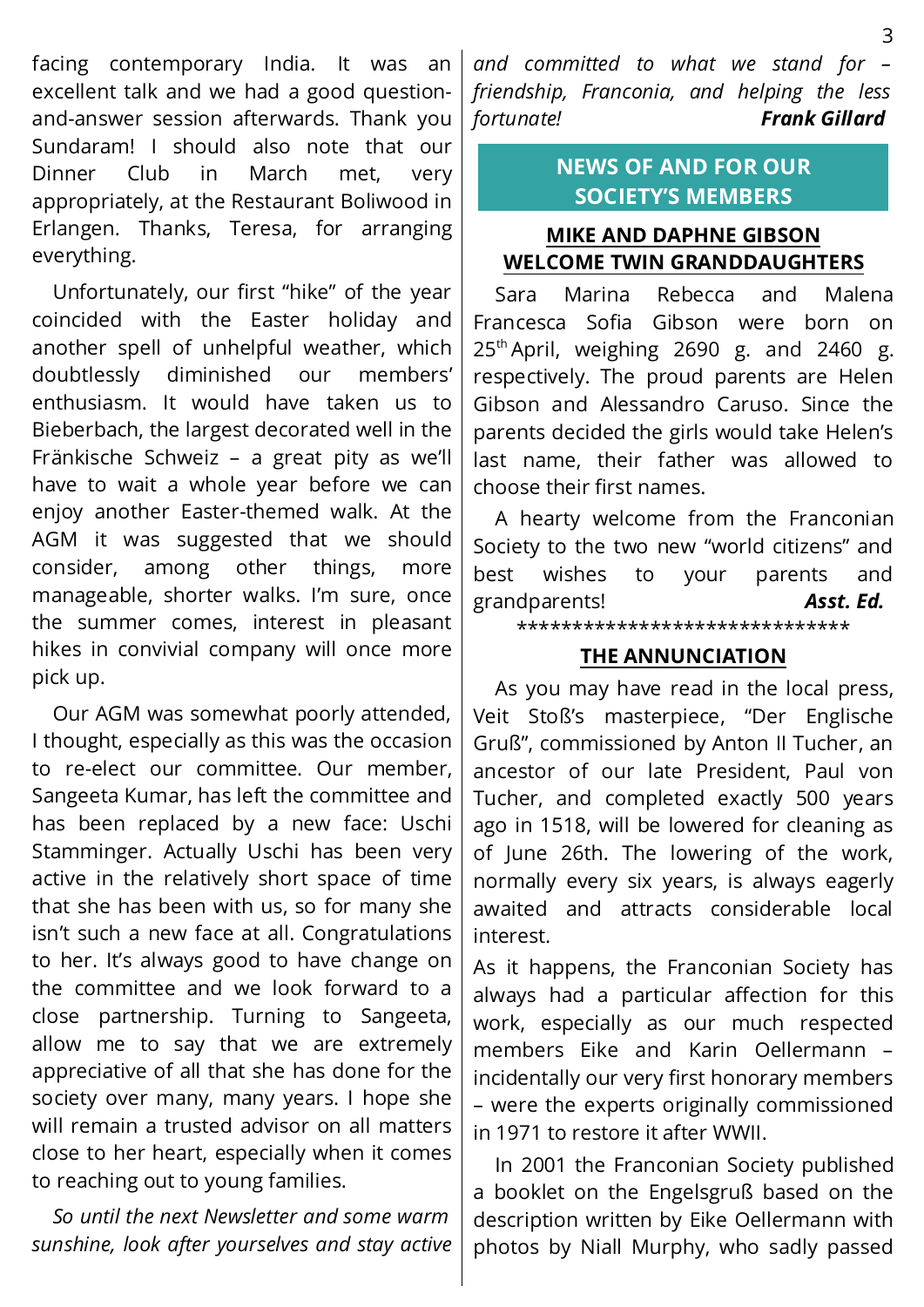away in February of this year. Erich Bach, who died in May 2017, was also instrumental in editing the text and preparing with others an English translation. So popular was the booklet that it was in fact reprinted in 2007.

 We have spoken to the person in charge of liaising tours, Susanne Bammessel, and she would very much welcome a visit from our society to see the work up close. I am thinking of a date in mid-July (11<sup>th</sup>, 12<sup>th</sup>, 13<sup>th</sup> July) and will try to contact Eike and Karin to see whether they would again be willing to do us the honour of explaining the history of the work and its incredible craftsmanship.

*Frank Gillard*

\*\*\*\*\*\*\*\*\*\*\*\*\*\*\*\*\*\*\*\*\*\*\*\*\*\*\*\*\*\*

#### **JACKIE LINCOLN TO VISIT IN AUGUST**

 Though it is still several months away, this is an early reminder of our annual August Stammtisch under the Oak Tree.

 Jackie Lincoln has written from South Africa that she plans to visit her children in August, but will be in our area for such a short time that she won't manage to see all of her Franconian friends individually. Luckily she will be at Turnerbund for the 3rd August Stammtisch, which, as you know, is a perfect time to meet and greet others, but also to enjoy a pleasant chat, as there is no formal programme that evening.

 If you haven't yet met Jackie, this is your chance to do so. If you do know her, you are no doubt already looking forward to this opportunity to see her again.

We're all looking forward to seeing you. *Ed.* \*\*\*\*\*\*\*\*\*\*\*\*\*\*\*\*\*\*\*\*\*\*\*\*\*\*\*\*\*\*

## **The Franconian Society – a truly charitable society!**

 As was highlighted at the Annual General Meeting in April, the Franconian Society prides itself on being a truly charitable society. Looking back at just the years 20002017, an impressive sum of  $\epsilon$  73,300 was donated to various charitable causes, i.e. €4,070 on average per year.

 The recipients of our donations were local, national and international charitable organisations. Among them, just to name some more recent ones, were Lebenshilfe, One Dollar Glasses, Nestwärme, Orphanage in Armenia, Wabe Erlangen, Kinderherz OP, Kinderarmut and Shanti Leprahilfe.

 Whereas only a part of our membership fees is used for donations, a large amount results from other sources. In the past, our book sales contributed on average to half of our charitable donations. As the income from book sales dwindled, the more recent exemplary efforts of members at events such as the Christmas and Easter bazaars, *Rädli* or *Erlanger Frühling* contributed notably to money at our disposal for charity. Members who, on happy or sad occasions, have made our society their beneficiary are also gratefully acknowledged.

 In conclusion, we can be proud of being a society which also gives financial help and support to those in need at home and abroad. *Sieghard Hellmann, Treasurer*

## **UPCOMING ACTIVITIES**



**HANDICRAFTS GROUP**

 The new handicrafts group meets at the home of Hanne Schmidt to make items to be sold for charity.

 If you are interested in joining the group, please ring **Hanne** at **09131-56203** or **email** her at:

## **jokaschmi@t-online.de**. *Ed.*

\*\*\*\*\*\*\*\*\*\*\*\*\*\*\*\*\*\*\*\*\*\*\*\*\*\*\*\*\*\*

*UPCOMING ACTIVITIES continue on page 7.*

4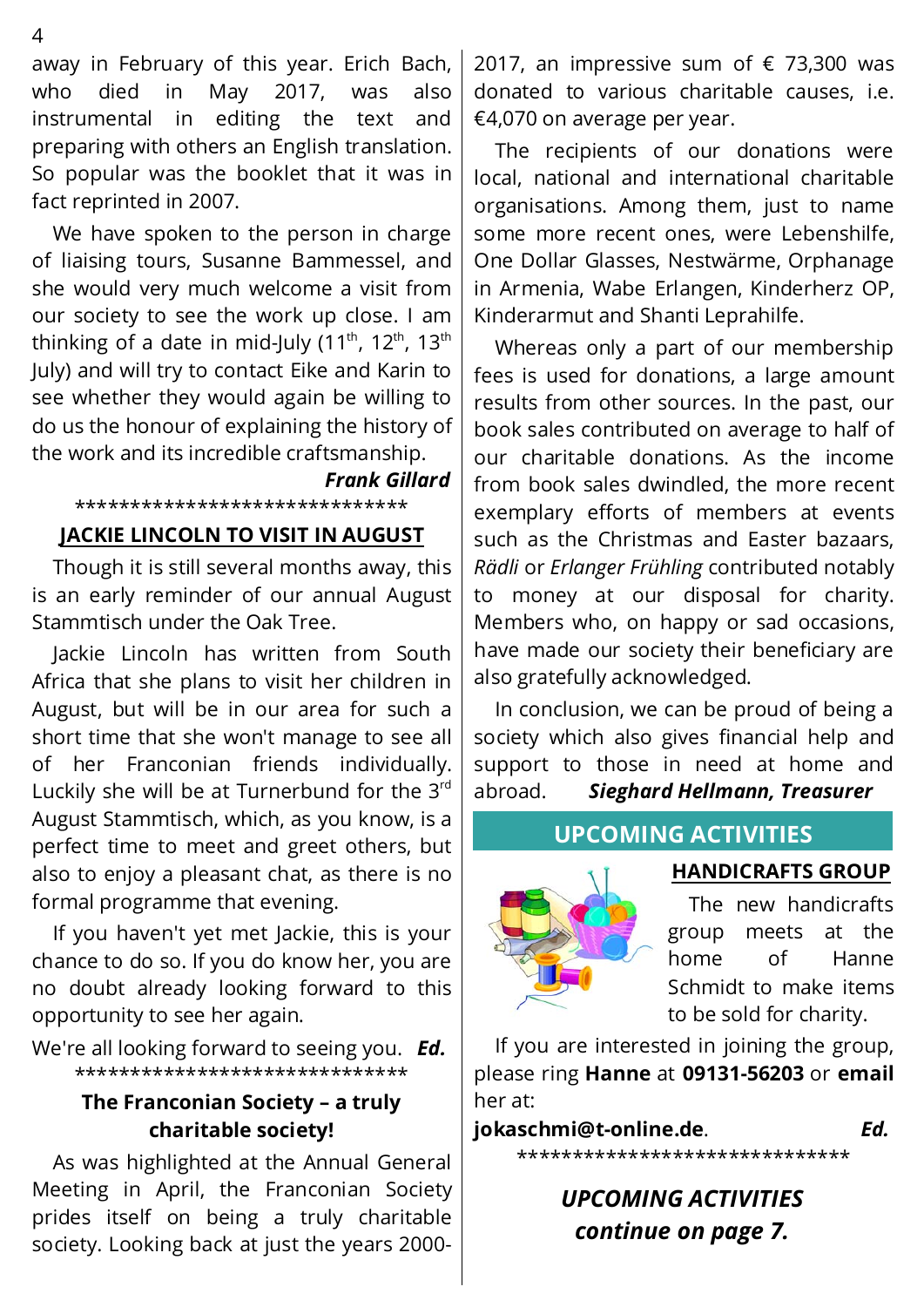**IMPORTANT INFORMATION FOR YOUR PIN BOARD** 

# THE FRANCONIAN SOCIETY e.V.

|                              | Founded on 18th May 1984 |                            |  |  |  |  |  |  |
|------------------------------|--------------------------|----------------------------|--|--|--|--|--|--|
| by Dr. Paul von Tucher       |                          |                            |  |  |  |  |  |  |
| <b>MEMBERSHIP:</b>           | <b>May 2018</b>          |                            |  |  |  |  |  |  |
| Annual dues (2018/2019):     |                          |                            |  |  |  |  |  |  |
|                              | Student:                 | € 12                       |  |  |  |  |  |  |
|                              | Single:                  | € 20                       |  |  |  |  |  |  |
|                              | Family:                  | € 25                       |  |  |  |  |  |  |
| Registration fee:            |                          | € 10                       |  |  |  |  |  |  |
| Our fiscal year:             |                          | $1st$ April – $31st$ March |  |  |  |  |  |  |
| <b>Bank Account:</b>         |                          |                            |  |  |  |  |  |  |
| The Eranconian Society e. V. |                          |                            |  |  |  |  |  |  |

The Franconian Society e.V. (IBAN): DE08 7635 0000 0030 0009 84

**BY LA DE M1 ERH**  $(BIC):$ 

Stadt- & Kreissparkasse Erlangen

# **'THE FRANCONIAN'**

Next Franconian deadline dates for your articles, announcements, events. requests, contributions, jokes, etc. are:

# 20<sup>th</sup> June and 20<sup>th</sup> August 2018.

Editor: Becky von Tucher

**Assistant Editor: Teresa Carolin-Mills** 

See the next column for contact details.

# **CHANGES TO OUR 2016 DIRECTORY**

We would like to extend a hearty welcome to our newest members:

# Rohmer, Dr. Günter & Karolin

Juragasse 1 b 91058 Erlangen Tel. 09131 771170 email: kagumajo.rohmer@web.de

"The earth laughs in flowers." ~ Ralph Waldo Emerson "Where flowers bloom, so does hope." ~ Lady Bird Johnson

# **BE SURE TO PICK UP YOUR NEXT FRANCONIAN ON** 6th JULY 2018 AT OUR STAMMTISCH NIGHT.

# **BOARD AND COMMITTEE**

Frank Gillard (President) Glaserstr. 14, 90427 Nürnberg Tel. 0911/306263

president@franconian-society.de

Bridget Ineichen (1st Vice President) Rudelsweiherstr. 30, 91054 Erlangen Tel. 09131/25529

bridget@ineichen.de

Dr. Ingeborg Lötterle (2<sup>nd</sup> Vice President) Komotauer Str. 9, 91052 Erlangen Tel. 09131/33611

2vicepresident@franconian-society.de & i loetterle@web.de

# **COMMITTEE MEMBERS:**

Valerie Hellmann (Secretary) & secretary@franconian-society.de

Dr. Sieghard Hellmann (Treasurer), treasurer@franconian-society.de Foehrenweg 27, 91091 Großenseebach

Tel. 09135/2405

Becky von Tucher (Editor), Eichenweg 16, 91054 Erlangen Tel. 09131/27141

# bwvontucher@gmail.com

Teresa Carolin-Mills (Assistant Editor), Stiftungsstr. 8a, 91056 Erlangen Tel. 09131/440795, 0177/464 7191

tcarolinmills@franconian-society.de

Yvonne Damaske, Sandsteinstr.  $11.$ 91077 Neunkirchen a.B. Tel. 09134/7745 yvonne.damaske@t-online.de

Christoph Hellwig, Am Ochsenanger 4, 91077 Neunkirchen a.B. Tel. 09134/909697 christophhellwig@bdn.de

Ulla Stamminger, Atzelsberger Steige 15b, 91054 Erlangen, Tel. 09131/207241

uschi.stamminger@t-online.de

Günter Strattner, Am Steinberg 11, 91341 Röttenbach, Tel. 09195/3750

# gstra@web.de

Changes and additions to our Directory, as well as new member applications, should be sent to the Hellmanns.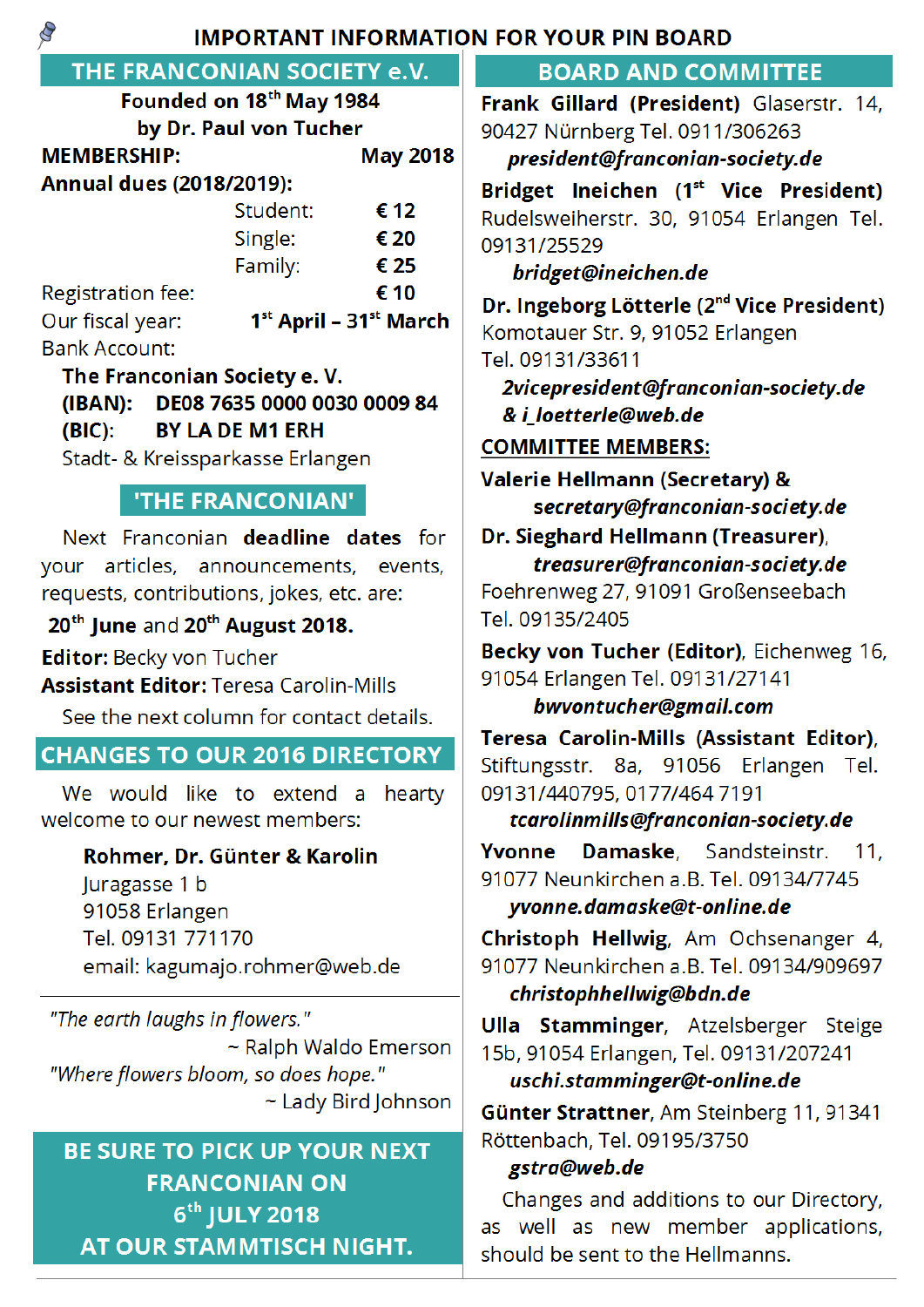# **CALENDAR FOR 2018**

 $\otimes$ 

## **For more information on the listed events, go to the corresponding page number or visit our website** *www.franconian-society.de*

|                 |           | <b>MAY 2018</b><br><b>JUNE 2018</b>     |                  |              | <b>JULY 2018</b>                |                 |              |                                           |
|-----------------|-----------|-----------------------------------------|------------------|--------------|---------------------------------|-----------------|--------------|-------------------------------------------|
|                 | Tu        | <b>Erlanger Rädli</b>                   | 1                | Fr           |                                 | 1               | So           |                                           |
| $\overline{2}$  | We        |                                         | $\overline{2}$   | Sa           |                                 | $\overline{2}$  | Mo           |                                           |
| 3               | <b>Th</b> |                                         | 3                | So           |                                 | 3               | Tu           |                                           |
| 4               | Fr        | <b>Stammtisch</b><br>"Lebenshilfe"      | $\boldsymbol{4}$ | Mo           |                                 | 4               | We           |                                           |
| 5               | Sa        |                                         | 5                | Tu           |                                 | 5               | <b>Th</b>    |                                           |
| $6\phantom{1}$  | So        |                                         | $6\phantom{1}$   | We           |                                 | $6\phantom{1}6$ | Fr           | <b>Stammtisch</b><br>"Under the Oak Tree" |
| 7               | Mo        |                                         | 7                | <b>Th</b>    |                                 | 7               | Sa           |                                           |
| 8               | Tu        |                                         | $\boldsymbol{8}$ | Fr           | <b>Stammtisch</b><br>"Pub Quiz" | 8               | So           |                                           |
| 9               | We        |                                         | 9                | Sa           |                                 | 9               | Mo           |                                           |
| 10              | <b>Th</b> | <b>Ascension</b>                        | 10               | So           |                                 | 10              | Tu           |                                           |
| 11              | Fr        |                                         | 11               | Mo           |                                 | 11              | We           |                                           |
| 12              | Sa        |                                         | 12               | Tu           |                                 | 12              | <b>Th</b>    |                                           |
| 13              | So        | Happy Hiking Boots p 7                  | 13               | We           |                                 | 13              | Fr           |                                           |
| 14              | Mo        |                                         | 14               | <b>Th</b>    |                                 | 14              | Sa           |                                           |
| 15              | Tu        |                                         | 15               | Fr           |                                 | 15              | So           | Happy Hiking Boots p 7                    |
| 16              | We        |                                         | 16               | Sa           | Zeidelmuseum p. 8               | 16              | Mo           |                                           |
| 17              | <b>Th</b> | Planetarium p. 7                        | 17               | So           |                                 | 17              | Tu           |                                           |
| 18              | Fr        |                                         |                  | <b>18 Mo</b> |                                 |                 | <b>18 We</b> |                                           |
| 19              | Sa        |                                         | 19               | Tu           |                                 | 19              | <b>Th</b>    |                                           |
| 20              | So        | <b>Whit Sunday</b>                      | 20               | We           |                                 | 20              | Fr           |                                           |
| 21              | Mo        | <b>Whit Monday</b>                      | 21               | <b>Th</b>    |                                 | 21              | Sa           | Day trip Kulmbach p. 8                    |
| 22              | Tu        |                                         | 22               | Fr           |                                 | 22              | So           |                                           |
| 23              | We        |                                         | 23               | Sa           |                                 | 23              | Mo           |                                           |
| 24              | <b>Th</b> |                                         | 24               | So           | Happy Hiking Boots p 7          | 24              | Tu           |                                           |
| 25              | Fr        |                                         | 25               | Mo           |                                 | 25              | We           | Coffee Afternoon p. 7                     |
| 26              | Sa        | <b>Franconians on the</b><br>Berg $p.7$ | 26               | Tu           |                                 | 26              | <b>Th</b>    |                                           |
| 27              | So        |                                         | 27               | We           |                                 | 27              | Fr           |                                           |
| 28              | Mo        |                                         | 28               | <b>Th</b>    |                                 | 28              | Sa           |                                           |
| 29              | Tu        |                                         | 29               | Fr           |                                 | 29              | So           |                                           |
| 30 <sup>°</sup> | We        |                                         | 30               | Sa           |                                 | 30              | Mo           |                                           |
| 31              | <b>Th</b> | <b>Corpus Christi</b>                   |                  |              |                                 | 31              | Tu           |                                           |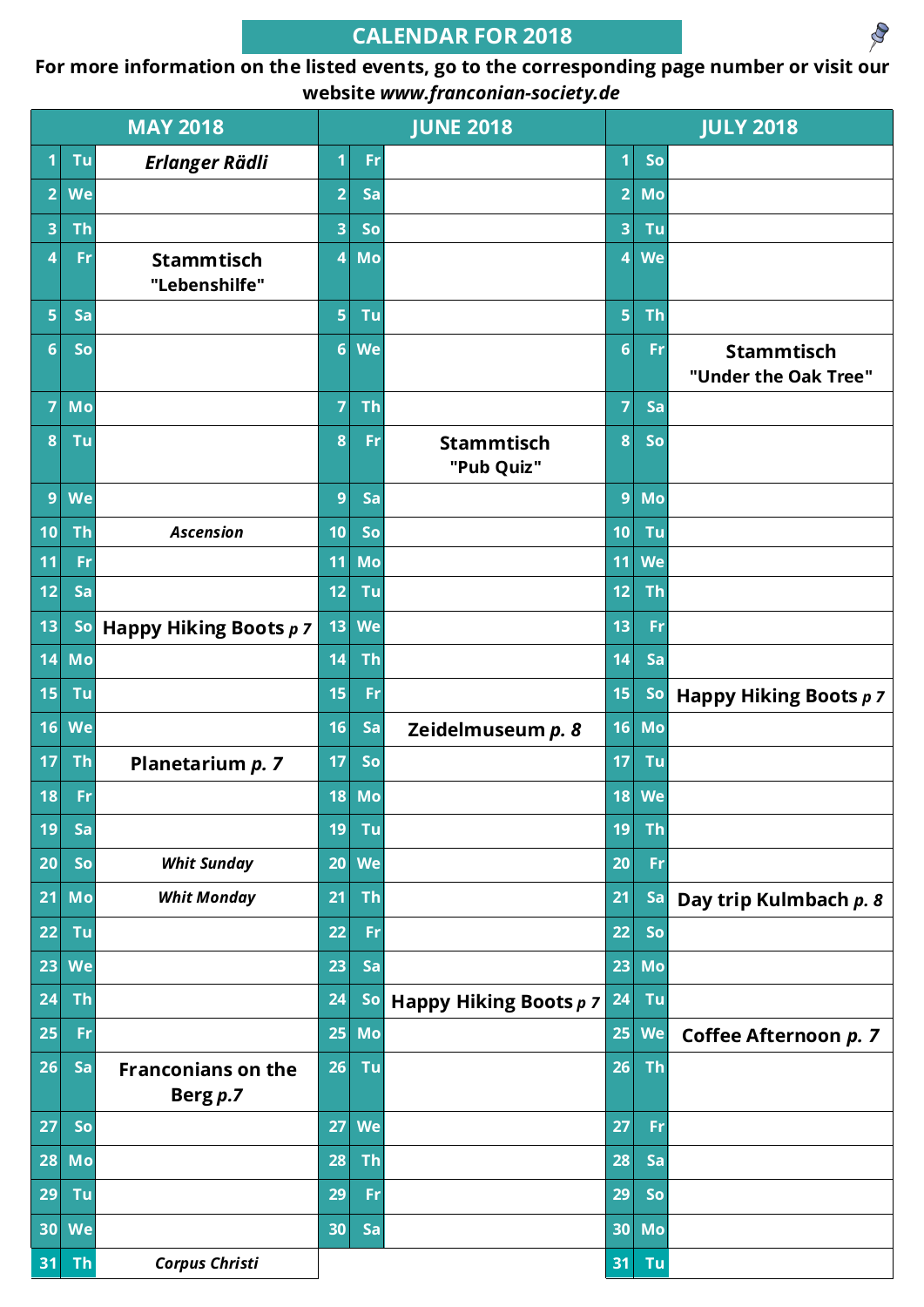# **UPCOMING ACTIVITIES** *(continued from page 4)*

# **VISIT TO THE NUREMBERG PLANETARIUM**

**Thursday, 17th May at 5:30 p.m. Nicolaus-Copernicus-Planetarium Am Plärrer 41, 90429 Nürnberg**

 We meet at the Planetarium at **5:30 p.m. on 17th May** to watch the English film "Faraway worlds - alien life?". which starts at 6 p.m.

 The planetarium is a brief walk from the Plärrer, which is easy to reach by underground or tram. Please let me



know as soon as possible if you wish to come so that I can reserve seats. **Ring me at 0911-306263 or send a mail to president@franconian-society.de**

*Frank Gillard*

\*\*\*\*\*\*\*\*\*\*\*\*\*\*\*\*\*\*\*\*\*\*\*\*\*\*\*\*\*\*

#### **DINNER CLUB**

 The plans for Dinner Club in the next few months are as follows. Please note the varying days and starting times:



 Please join at our annual **"Franconians on the Berg" at Fleischmanns' Garten** on **Saturday, 26th May at 11:45 a.m.**

 On **Saturday, 16th June at 4 p.m.** we combine a visit to the **Zeidel Museum** in Feucht, followed by dinner at the **Panda House**. See the article on **page 8** for the Zeidel Museum for more information.

 For a change, we meet for a coffee & cake afternoon on **Wednesday, 25th July at 3 p.m.** at **Wabene, Henkestr. 53, 91054 Erlangen**.

 Reserve by contacting: **Teresa Carolin-Mills** by **telephone 09131- 440795, mobile 0177/4647191** or by **email: tcarolinmills@franconian-society.de**

\*\*\*\*\*\*\*\*\*\*\*\*\*\*\*\*\*\*\*\*\*\*\*\*\*\*\*\*\*



#### **HAPPY HIKING BOOTS**

 For our walk on **Sunday, 13th May**, we will meet at the **Turnerbund at 9:30 a.m.** to form car-pools and drive to the **Wanderparkplatz in Kirchehrenbach**. Our walk will take us over the Walberla to Dietzhof and Schlaifhausen. After lunch at Gasthaus Kroder (tel.: 09199 416), we will return along the foot of the Walberla to the car park.The total distance is about 8 km. If you are interested, please contact christophhellwig@bdn.de or mobile: 0163 7193904.

The June hike on **Sunday, 24th June**, will also start **at 9:30 a.m.** at the **Turnerbund**, where we will form car-pools and drive to the **Parking area at the Schwimmbad in Streitberg**, right of the B470. We will then walk via Niederfellenbach and Birkenreuth to Muggendorf, where we will have lunch at Gasthaus Wolfsschlucht, Wiesentweg 2 (tel.:09196 324). After lunch we will go back along the Wiesent via Haag to the car park. The total distance is about 12 km. If you are interested, please contact Mairi Barkei mbarkei@t-online.de or phone 09131 55376.

On **Sunday, 15th July** we will again meet at the Turnerbund at **9:30 a.m.** Then we'll drive to the Wanderparkplatz Veilbronn, where we will begin our walk via the Schulmühle and Wernquelle to Heiligenstadt, Traidorf, and Volkmannsreuth to Veilbronn, where we will have lunch at Landgasthaus Lahner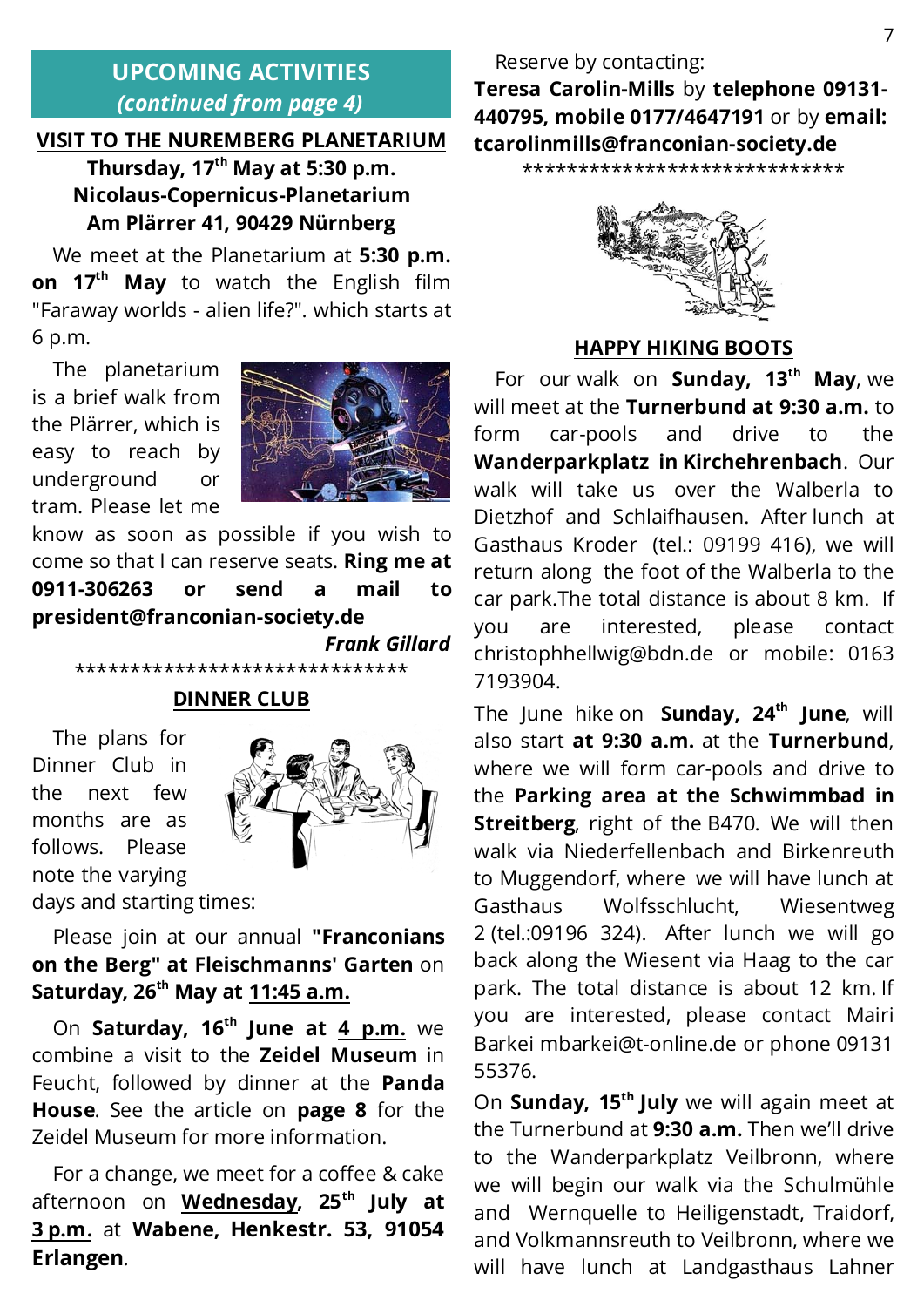(09198- 928990), after which we'll hike back to the parking area. The total distance will be about 7 km. If you are interested, please contact christophhellwig@bdn.de or mobile 0163 7193904. *Christoph Hellwig*

\*\*\*\*\*\*\*\*\*\*\*\*\*\*\*\*\*\*\*\*\*\*\*\*\*\*\*\*\*

#### **VISIT TO THE ZEIDELMUSEUM** Saturday, 16<sup>th</sup> June at 4 p.m.

 Our trip to the Zeidler museum will begin at 4:00 p.m. Please see the January *Aspects of Franconia* article to learn more about "Zeidler", the gatherers of wild honey from the forest.



 We will meet at the museum at 3:45 p.m. The address is Pfinzingstrasse 6, 90537 Feucht. Please let me know by Sunday,  $3<sup>rd</sup>$  June whether you are coming and whether you

need help with transportation or whether you have room in your car for another member. When registering, please indicate whether you are also staying for the Dinner Club, which is taking place at the Panda House, Schwabacher Str. 3, 90537 Feucht.

> *Frank Gillard* **Tel. 0911-306263 (president@franconian-society.de)**

# **UPCOMING EXCURSION**



#### **KULMBACH & PLASSENBURG Saturday, 21st July, 2018**

 Our first day-trip this year, on **Saturday,** 21<sup>st</sup> July, will take us to the small town of **Kulmbach** in Upper Franconia. World-

famous for its beer, Kulmbach boasts a Brewery Museum (interesting not only for beer-lovers) and an imposing fortress castle, the Plassenburg, with the world's largest collection of pewter figures in one of its museums.

 These will be just two of the highlights of the day, which will end, weather permitting, in a beer garden in one of the picturesque villages in the surrounding area.

 As Kulmbach is just over an hour's bus journey from Erlangen, we shall be leaving from Turnerbund at 9 a.m. to return by no later than 9 o'clock in the evening. You will find details of the programme , which is still in the planning, in the July Newsletter or in a mail sent to our members in June.

 Hoping you will join us on this day out, so please make a note of it in your diaries.

*Valerie Hellmann*

# **ASPECTS OF FRANCONIA**

#### **Adam Kraft and his Stations of the Cross**

 Within the space of little more than ten years four outstanding sculptors were born in southern Germany, whose works mark the beginning of the transition in our region from the Late Middle Ages to the Renaissance. They are the carver of the Engelsgruß in Nuremberg's St. Lawrence church, Veit Stoß, who was born around 1450; Tilman Riemenschneider, some ten years younger, whose outstanding works can be found all over Franconia from Würzburg and Münnerstadt to Creglingen and Iphofen; Peter Vischer the Elder, the sculptor and bronze founder born in Nuremberg in 1455, responsible with his sons for the magnificent bronze shrine in Nuremberg's Sebaldus church; and, finally, Adam Kraft, the subject of a small but fascinating exhibition running until 4<sup>th</sup> October 2018 in the Germanisches Nationalmuseum.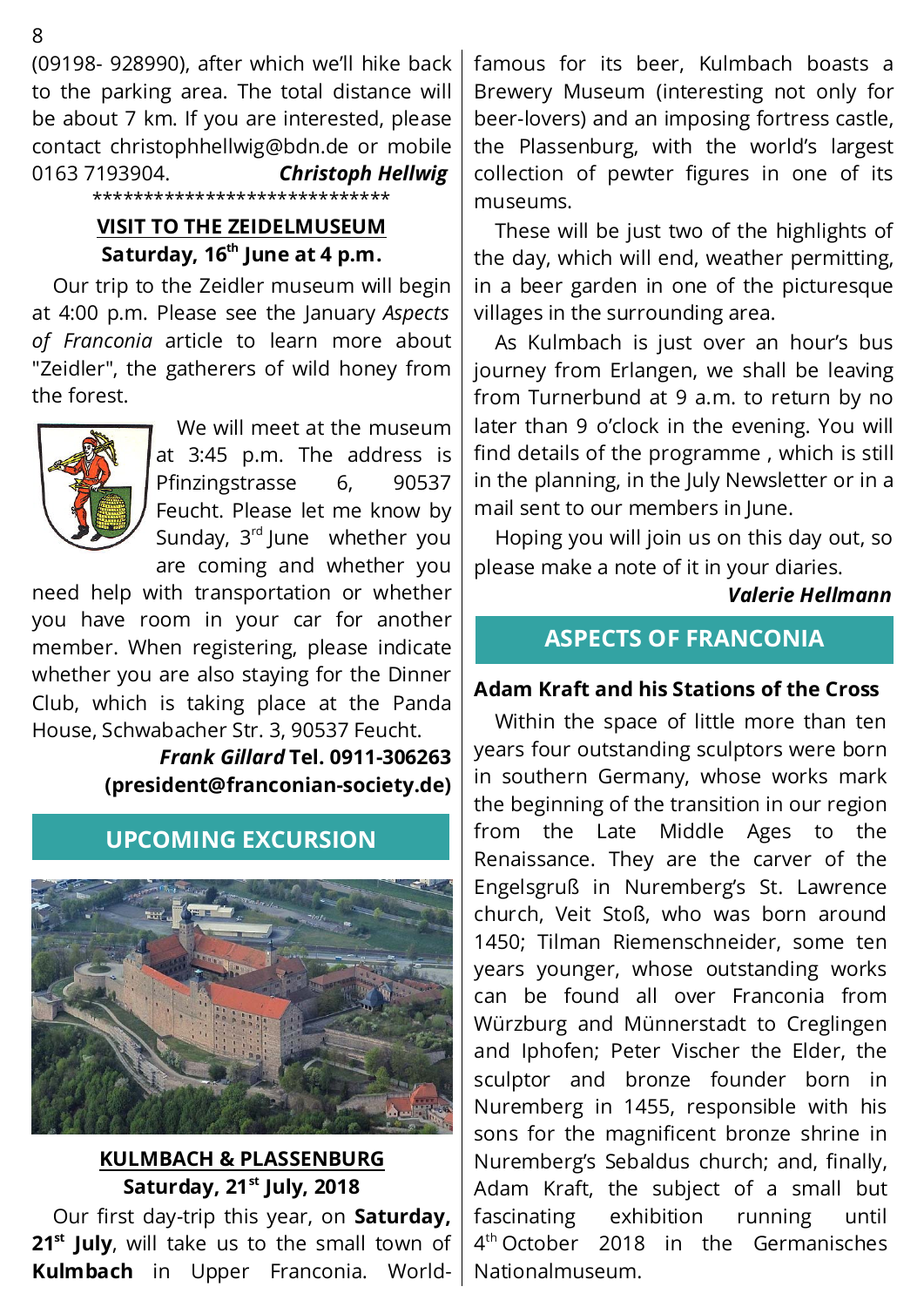Adam Kraft (\* ca 1455/1460 in Nuremberg, † 1509 in Schwabach) left behind numerous works, including epitaphs, stone reliefs, Madonnas and crucifixes. His masterpiece is the intricate tabernacle in the church of St. Lawrence, where he portrays himself as the bearded sculptor at its base:



 The subject of this exhibition, however, is the seven Stations of the Cross, which are among the oldest representatives of this genre in the German-speaking world. Seven wayside stone reliefs (later 14 would become the usual number), mounted on plinths, marked the route from Nuremberg's Neutor tower to St. John's cemetery. This corresponds to the distance from the house of Pilate to Calvary Hill in Jerusalem, from the place where Jesus was condemned to death to the site of his crucifixion.



 This devotional route dates back to before 1479. Around 1490 seven Stations of the Cross were placed along it. The ensemble was extended to the entrance of

St. John's cemetery around 1506/08 with the addition of a monumental Crucifixion group. The six reliefs which were transferred to the museum between 1889 and 1909 to safeguard them from air pollution and the elements survived the Second World War undamaged, having been walled-in for protection in the Carthusian Church. The fourth Station of the Cross, still standing in the town at that time, was badly damaged in 1945 by a highexplosive bomb. Replicas can be found in the original locations along today's Burgschmietstrasse and Johannisstrasse. The art-technological examination of the seven stations took place from 2015 to 2017, followed by their restoration, and this, now completed, gives us an opportunity to admire Kraft's exceptional skill as a sculptor.

 I would like to arrange a visit some time, so do watch out for an email from our secretary giving more details.

*Frank Gillard*



### **SCHLOSSGARTENSERENADE Wednesday, 16th May 2018 at 7 p.m.** *Hugenottenkirche***, Erlangen**

 The *Sängergruppe Erlangen*, of which I am chairman, once again presents its yearly *Schlossgartenserenade* under the direction of Knut Wulf Gradert, with the theme "*…war in der Welt, jetzt wieder zu Hause!"*.

 Participating choirs are: *Chorverein 1847 Erlangen, dezibella – Der Erlanger Frauenchor, Erlanger Musikwerkstatt, Kosbacher Stad'l – Chor, Liederkranz Dechsendorf, MGV Eltersdorf, MGV Eintracht Tennenlohe, Singgemeinschaft Buckenhof* and the *Walter Rein – Chor*.